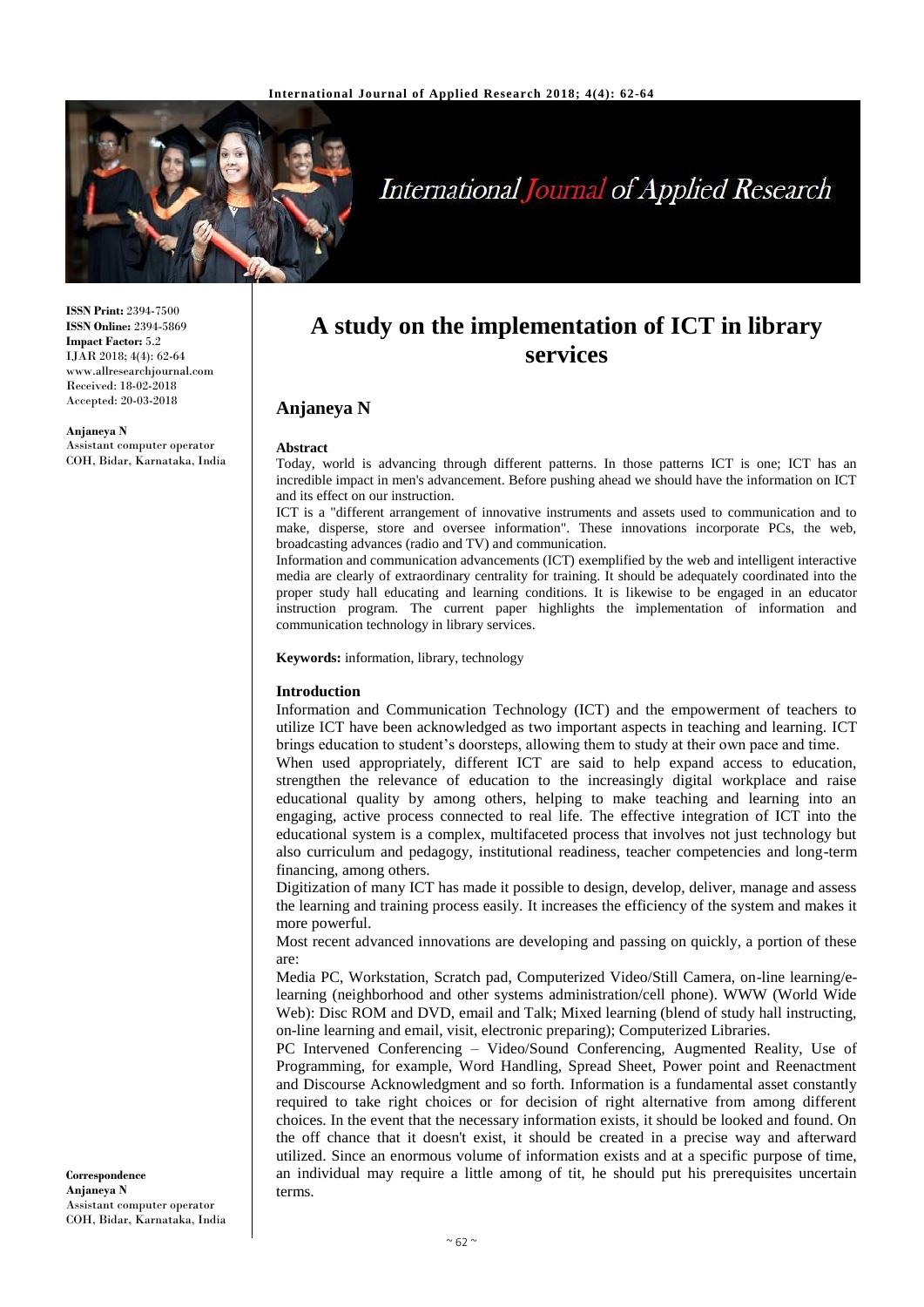#### **Implementation of ICT in library services**

With the development of Information and Communication Technology, libraries presently utilize different sorts of advancements to help the administrations they render. Ordinary new innovative advances influence the manner in which information is dealt with in libraries and information focuses. The effects of new innovations are felt by libraries in each viewpoint. Figuring technology, communication technology and mass stockpiling technology are a portion of the zones of consistent advancement that reshape the manner in which that libraries get to, recover, store, control and scatter information to users. The scholarly library has been from its beginning a fundamental piece of foundations of higher adapting, instead of an informative supplement or assistant.

ICT has affected on each circle of scholarly library action particularly as the library assortment advancement methodologies, library building and consortia. ICT presents a chance to offer some incentive added information administrations and access to a wide assortment of advanced based information assets to their customers. Moreover, scholastic libraries are additionally utilizing current ICTs to mechanize their center capacities, actualize productive and powerful library collaboration and asset sharing systems, execute the executives information frameworks, create institutional stores of advanced nearby substance, and computerized libraries: and start ICT based limit building programs for library users.

Information and Communication Technology (ICT) has carried extraordinary changes and change to scholastic library and information administrations, customary LIS, for example, OPAC, users administrations, reference administrations, bibliographic administrations, current mindfulness administrations, Archive conveyance, bury library advance, Broad media administrations and client relations can be given all the more proficiently and viably utilizing ICT, as they offer helpful time, place, cost viability, quicker and most-exceptional dispersal and end users inclusion in the library and information administrations process.

The effect of ICT portrayed on information benefits by changes in arrangement, substance and strategy for creation conveyance of information items. Rise of web as the biggest store of information and information, changed the job of library and information science experts from delegate to facilitator, new instruments for spread of information and move from physical to virtual administrations condition and termination of some customary information administrations and development of new and innovational online administrations.

Because of information blast, automation of library administration is basic for effectiveness and compelling working of library and information focus. The automation is characterized as a strategy of making a procedure or a framework that works consequently. Despite the fact that for the most part library automation may mean utilization of reasonable machines to play out the exercises of library precisely absent a lot of manual or mental endeavors by individuals, today library mechanization implies ―mechanization of library housekeeping tasks prevalently by computerization.

The most normally known housekeeping activities are procurement control, serials control, recording and flow control. Lately, even the related points, for example, information recovery, semi-mechanization, programmed ordering and systems administration of computerized frameworks are likewise treated as a major aspect of library automation. In spite of the fact that PCs have a significant job in library automation, telecommunication and reprographic technology have a similarly significant job on account of the degree of help they offer.

The greater part of the Library and Information Focuses (LICs) of India have begun utilizing PCs and Information Communication Innovations in sorting out their assortments, housekeeping activities, preparing, recovery and scattering of information to the end users. The utilization and effect of ICTs is currently unmistakable in Indian library and information focuses which might be because of the radical decrease/acceleration of the expense of equipment and programming and their simple accessibility in the business sectors with administration support from the providers or sellers.

#### **Discussion**

The impact of IT is also evident on the activities of many LICs associated with universities and other institutions of the national importance. Thanks to University Grants Commission for establishing INFLIBNET which have been playing an important role since its inception for initiating the automation and networking activities of library and information centers of universities, colleges, R&D laboratories and various institutions of higher learning. So far 142 universities have been covered under the INFLIBNET Programme which enables the university libraries to purchase computers, modem, printer, air – conditioner, software (Operating and application software) and get telephone connectivity, etc. The recurring grant is also provided for meeting the expenses of data support work, salary of Information Scientist, telephone charges for accessing INFLIBNET databases through Internet and maintenance charges for first five years from the date of installation of systems.

Implementing information communication technology (ICT) in the library depends largely on the attitudes of library staff to its usage. The application of ICT has caused significant changes in libraries; for Ex. automated cataloguing, circulation, information retrieval, electronic document delivery, and CD-ROM databases, for example. The advent of the Internet, digitization, and the ability to access library and research materials from remote locations created dramatic changes by the end of the twentieth century.

Using and implementing information communication technology in the library depends largely on the attitude of library staff toward this digital age. There is no doubt about the fact that significant changes have taken place in libraries in the developed world due to the application of information communication technology (ICT) in automated cataloguing, circulation systems, online information retrieval, electronic document delivery and CD-ROM databases.

It should be noted that the drastic change in library practices brought about by rapid changes in information communication technology is posing challenges to the Librarians in recent time, particularly in the developing countries. To cope with these challenges posed by ICT, Librarians in developed countries moved quickly to learn and adopt new information technologies.

Computers, software, CD-ROM, email, Internet, networks and other information management and communication